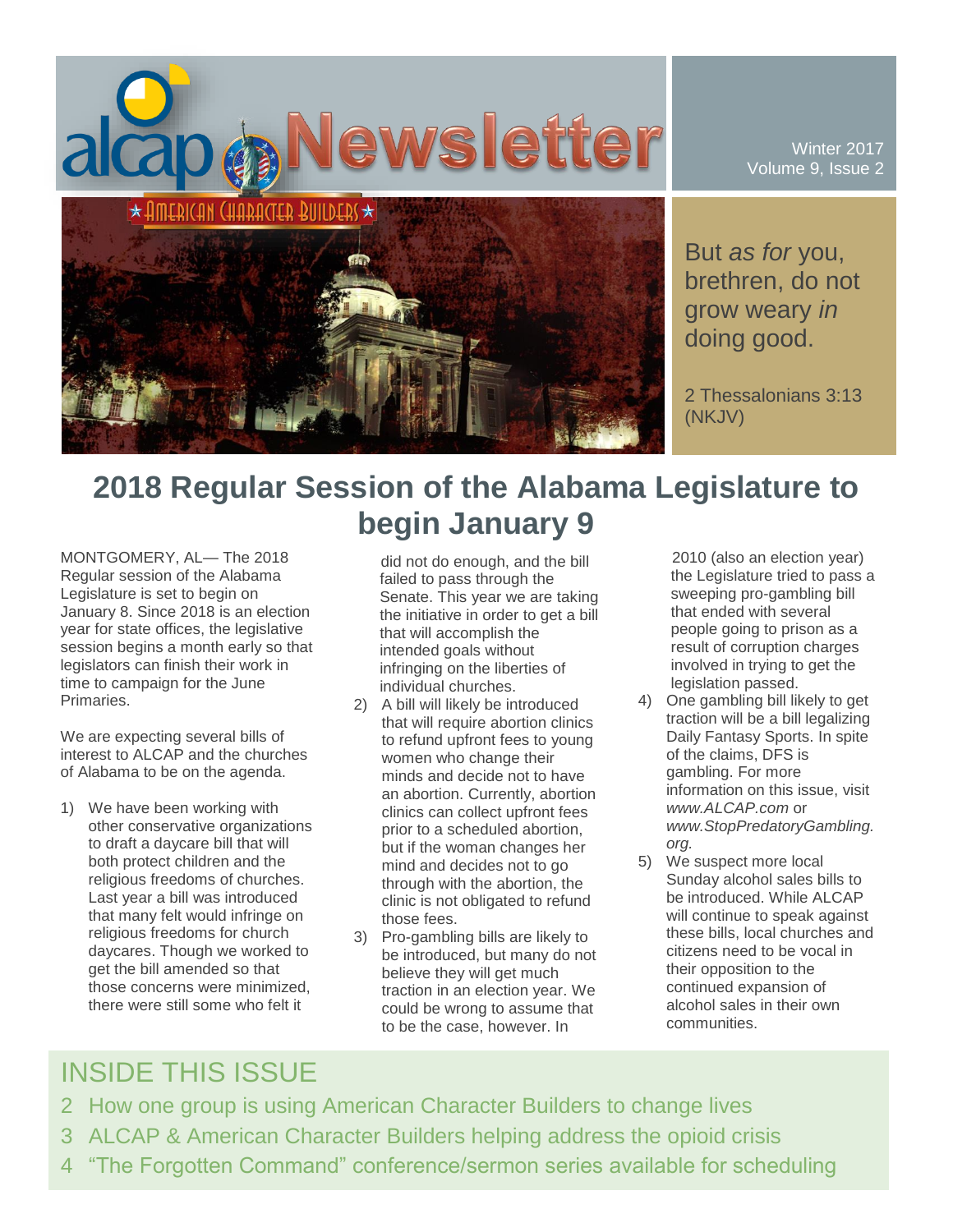## STAFF:

Joe Godfrey, jgodfrey@alcap.com *Executive Director*

Cheryl Corley, ccorley@alcap.com Sharon Cook, scook@alcap.com *Administrative Assistants*

2376 Lakeside Drive Birmingham, AL 35244 Phone: 205.985.9062 www.ALCAP.com www.AmericanCharacterBuilders.org

## WHO WE ARE:

The Alabama Citizens Action Program (ALCAP), originally founded in 1937 as the Alabama Temperance Alliance, serves together with local churches as Alabama's "moral compass." This ministry provides an outlet for churches throughout Alabama to fulfill God's command to His followers to be "salt & light" in our culture. (Matthew 5:13-16)

In 2010 ALCAP became a 501c4 organization (non-profit, but NOT tax-deductible) and renamed its school program "American Character Builders," a 501c3 organization (non-profit AND taxdeductible), having its own separate Board of Directors.

Churches are encouraged to support ALCAP while individuals are encouraged to support American Character Builders with their financial contributions and prayers.





## **American Character Builders**

*How one group is using our resources to impact the lives of inner-city youth in Birmingham, AL*

BIRMINGHAM, AL— One afternoon in October an African-American man, Milton King, came by our office to thank us. Unaware of the reason for his gratitude, we listened as Mr. King explained that 10 months earlier he had been led by the Lord to start a mentoring ministry for young African-American men in the inner-city of Birmingham. Discouraged by "roadblocks" he encountered and feeling defeated, as he drove by our office, he saw the words, "American Character Builders" on our sign. He said, "I made a U-turn and pulled into your office. Your administrative assistant, Cheryl Corley, met me at the door and when I told her what I was wanting to do, she loaded me down with your American Character Builders resources."

Mr. King went on to tell how he used our materials as a core curriculum, while also teaching the young men in his group things like how to tie a tie, and taking them to other areas of the city where they could be exposed to different standards of living. He said that when they would get out of the van, they would pull up their pants (without being told to do so)

because they became interested in taking a proper pride in their appearance.

Mr. King then told us that his group of young men, that meet twice each month in a room at the Birmingham Library, had grown during the last 10 months from 5 to 31! Needless to say, we gathered boxes of additional materials for him to use in his ministry, which he has named, "Determined 2 Be."

Churches can take advantage of our American Character Builders resources and make a similar impact in their own communities. All of our materials are now downloadable for free on our website,

#### *www.AmericanCharacterBuilders.org*.

We are still raising funds in order to provide quality online videos to accompany our materials, but we also need continued help with our operational budget at this time.

"Like" us (both ALCAP and American Character Builders) on Facebook to receive up-to-date articles and information throughout the year.

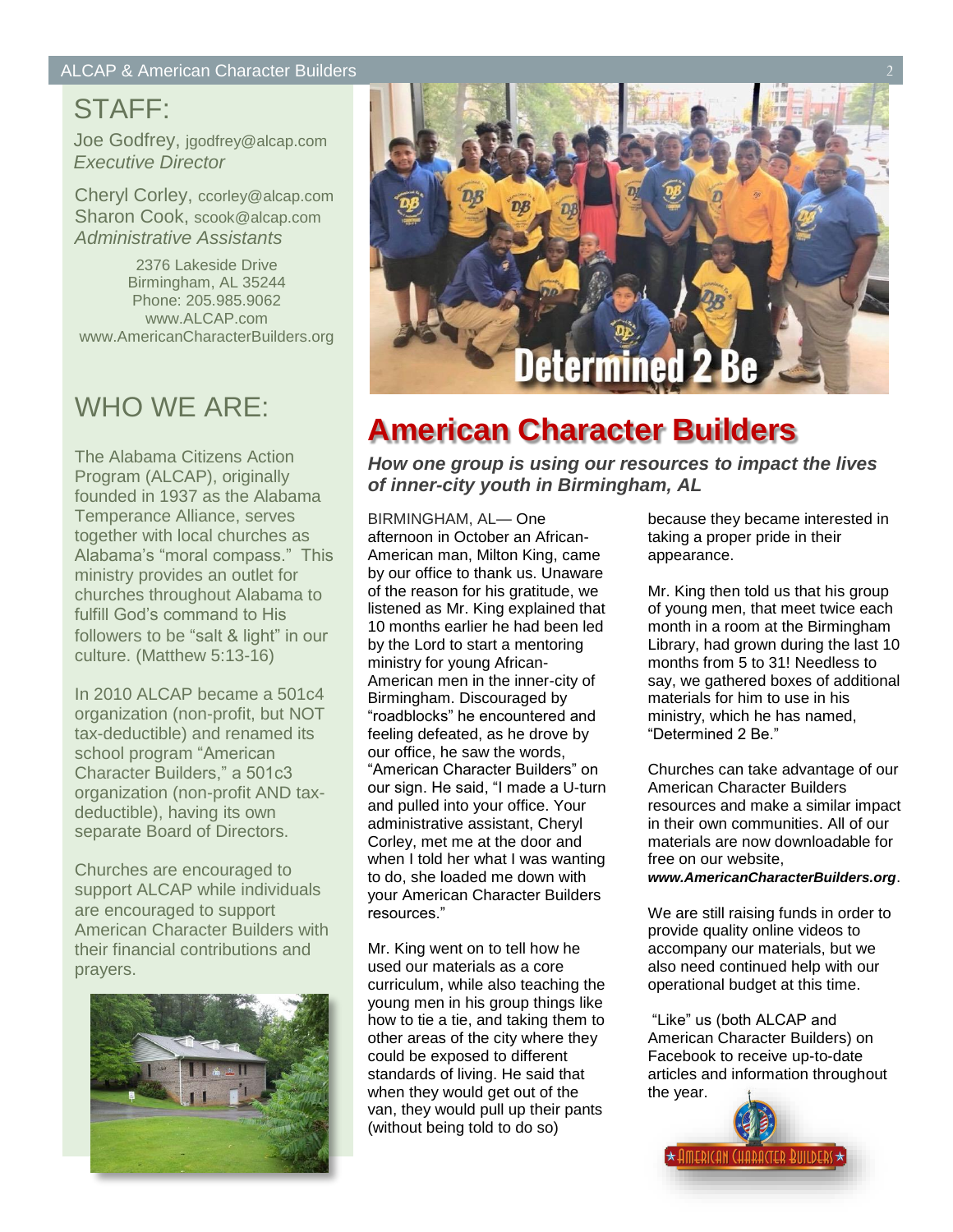### **ALCAP & American Character Builders involved in addressing the state and national opioid crisis**

MONTGOMERY, AL — After learning that Governor Kay Ivey had formed the *Alabama Opioid Overdose and Addiction Council* to address the opioid crisis in Alabama (part of the national health crisis identified by President Trump), ALCAP & American Character Builders executive director, Joe Godfrey, contacted the Governor's office and chairpersons of the Council and encouraged them to include someone from the faith community on the Council. Though the Council, made up of representatives from the law-enforcement community, health and mental health officials, educators, and others was already considered too large to add anyone else, it was agreed that someone from the faith community should serve on a sub-committee called, "The Community Engagement Sub-Committee." Joe Godfrey agreed to serve on that working sub-committee and has had input concerning how churches can be involved in helping deal with this crisis. It is expected that when the final report of the Council is presented to the Governor, pastors and church leaders, who are often the first people that church members turn to for help, will be provided a list of agencies and resources that will be available to help families affected by opioid addiction, as well as other drug addictions.

In addition, American Character Builders has received donations from several private grantors to produce a video that will be added to our online resources. We have decided that, in light of this national crisis, our first video will deal with opioid addiction and should be on our website by mid-January.



#### **Is Daily Fantasy Sports a Form of Gambling? New Rutgers Study Seems to Imply It Is** *Steve Ruddock, Jun 14, 2017*

Poker, DFS and other games are sold as skillful. We're led to believe that if players are smart and diligent enough they will have no problem beating the game. The problem is these games are played against other players, so skill is only relative to that of others. In DFS and poker, the opponents are also capable of improving.

Because of this, and because of the rake/fees taken by the house, there can only be so many winners. If **blackjack** were beatable with perfect strategy (suppose blackjack paid 2-1), then every skilled player would be a winner; they could all adopt the same strategies and beat the house.

Poker and DFS may be skill games, but for 95 percent of players, their skill won't translate to wins.

But because of the way the games are sold and because of variance, players can convince themselves they are skilled enough to win. Maybe right now they're just unlucky, or they're close to being skilled enough to win and just have to work harder, they can rationalize to themselves.

It's not hard to see how this mindset could lead to addictive behavior.

*https://www.legalsportsreport.com/14335/dfs-gambling-rutgers-report/*